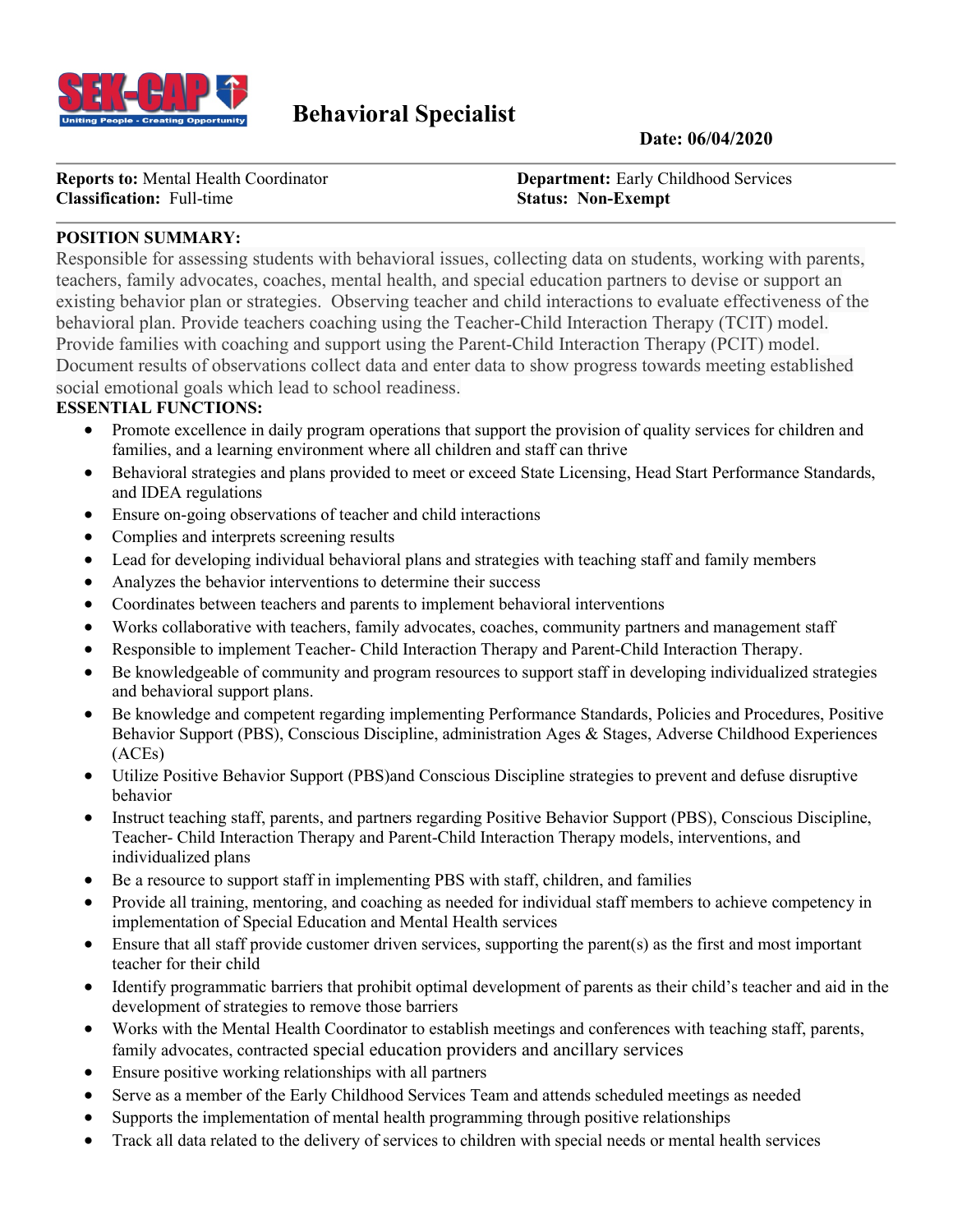- Ensure completion of Quality Assurance process on a monthly basis for data collection, strategies, and individual plans
- Review all consultation notes form mental health consultants and discuss any related issues with the appropriate teaching staff
- Comply with Head Start Performance Standards, Kansas licensing regulations, and Best Practices
- Knowledgeable of policies and procedures related to special needs and mental health as scheduled
- Assist with the annual Self-Assessment
- Respect and support cultural differences and diverse family structures
- Demonstrate good work habits such as arriving on time and adhering to appropriate break times
- Attend mandatory In-Service trainings and staff meetings
- Responsible to report any suspected abuse or neglect to appropriate authority
- Travel within agency service area with occasional out of area trips for training
- Ability to work unconventional business hours
- Advocate for Head Start in the community
- Maintain and assure confidentiality and privacy of SEK-CAP customers
- Uphold and promote the core values and mission statement of SEK-CAP
- Support management decisions both in actions and words
- Other duties as assigned

## **KNOWLEDGE AND EXPERIENCE:**

Essential:

- Basic computer skills on IBM compatible P.C. systems and software
- Basic operation skills of general office equipment such as photocopiers, faxes, and phone systems
- Superior interpersonal skills. Ability to get along with diverse personalities; tactful, mature, and flexible
- Ability to meet and deal tactfully with the general public and to communicate effectively and clearly both orally and in writing
- Resourceful and well-organized self-starter, needing minimal supervision
- Ability to establish and maintain positive, effective working relationships with co-workers, community partners, and customers
- Ability to learn and adapt

Desired:

- Knowledge of Head Start Performance Standards/State Licensing requirements
- Knowledge of area resources

## **EDUCATION AND QUALIFICATIONS:**

- Minimum of Bachelor's degree Special Education or Psychology, Master's degree Psychology preferred
- Minimum of two-year experience working in the field of Special Education or Mental Health is preferred
- Minimum two years experience working with Behavior Management/Early Childhood education is preferred
- Successfully complete a physical exam and TB skin test before beginning employment and every three years thereafter, as required
- Obtain First Aid card and CPR certification
- Possess current, valid driver's license and meet agency insurance underwriting guidelines
- Submit to and pass standard criminal history check
- Submit to and pass standard drug screen test
- Be fully vaccinated for COVID-19 before beginning employment

## **PHYSICAL REQUIREMENTS/WORK ENVIRONMENT:**

The physical demands and work environment described here are representative of those that must be met by an employee to successfully perform the essential functions of this job. Reasonable accommodations may be made to enable individuals with disabilities to perform the essential functions.

• Use hands to finger, handle, or feel